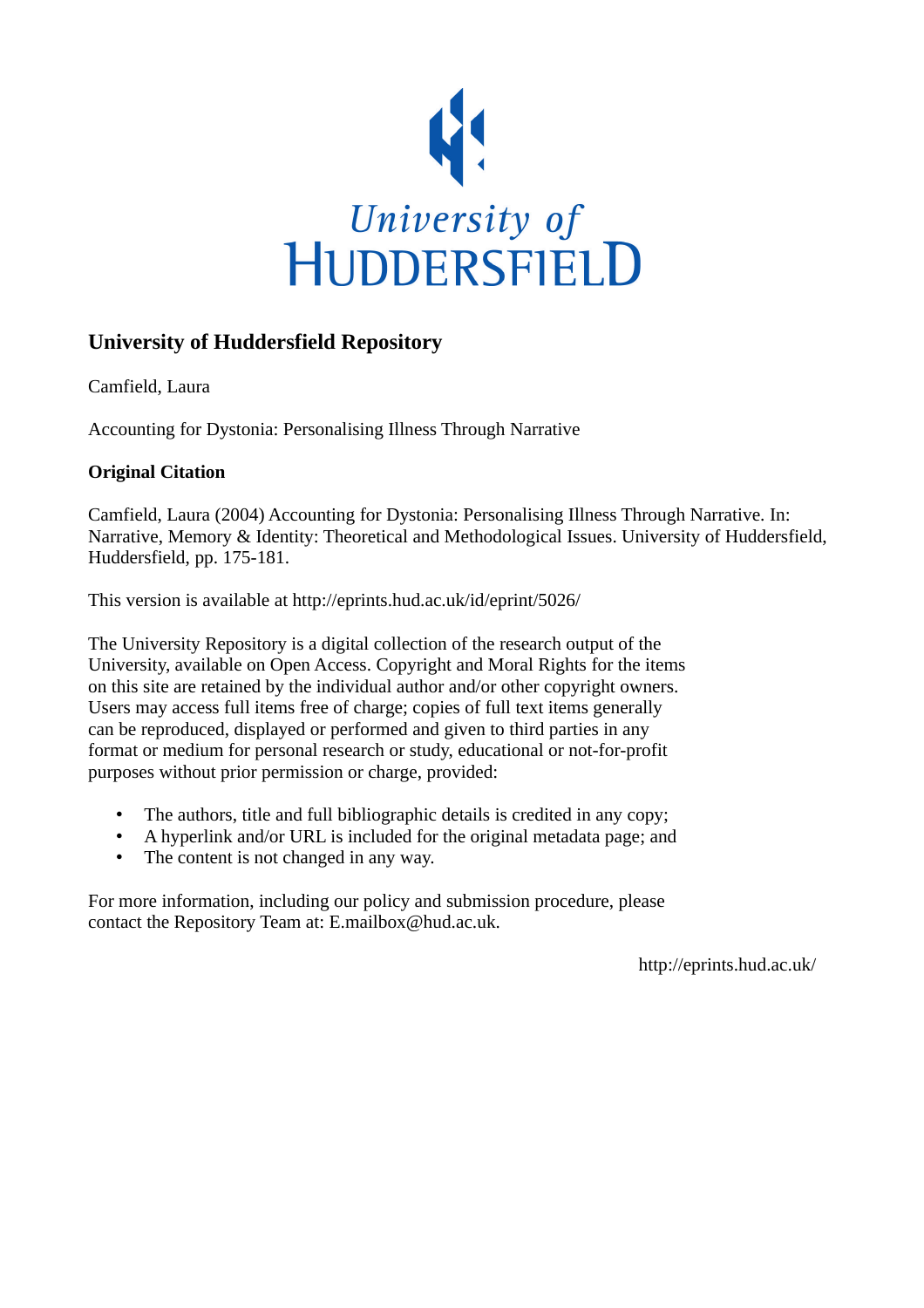# 15 Accounting for Dystonia: Personalising Illness Through Narrative LAURA CAMFIELD

#### **Abstract**

This paper explores how people living with dystonia, a chronic neurological condition involving involuntary muscle spasms in multiple body parts, use narrative to make sense of illness by linking past, present and future, and giving their condition personal meaning (what Early calls the "customisation" of illness) (Early, 1984). It draws on a life-history interview with Sarah, a woman in her thirties living with generalised dystonia to show how people integrate their condition into their lives, and looks more generally at how narratives of causation are used to make sense of illness.

Little research has been done on the causes of dystonia; even if the ultimate cause is genetic, there is usually a reason why a genetic predisposition "expresses" itself at a particular time. Discovering what Hunt called the "provoking factor", in her research with people with diabetes, can enable the person to integrate it in their biography, experiment with alternative treatments, or reinforce their sense of themselves as knowledgeable actors (Hunt, 1998). "Provoking factors" link biomedical and personal understandings and enable the attribution of responsibility so people can "bring meaning to the arbitrariness of illness" by "weaving" its cause into their life history and "making it part of the fabric of their life".

 The interest in causation shown by people living with dystonia is reflected in the full responses to questions about causation in the Dystonia Society's 2001 membership survey and a pilot study for a questionnaire exploring the quality of life of people living with dystonia. In the survey, 55% of respondents thought their dystonia was triggered by an external factor and 14% mentioned more than one factor. The main factors mentioned were stress (41%), injury (26%), medication (19%) and surgery (9%). Others included viruses, repetitive strain, and exposure to chemicals; all reflecting contemporary preoccupations with stress and environmental and medical risk. The predominance of stress is interesting because for many years people living with dystonia have struggled against popular and medical perceptions that their condition is psychosomatic; presumably once its organic nature has been

175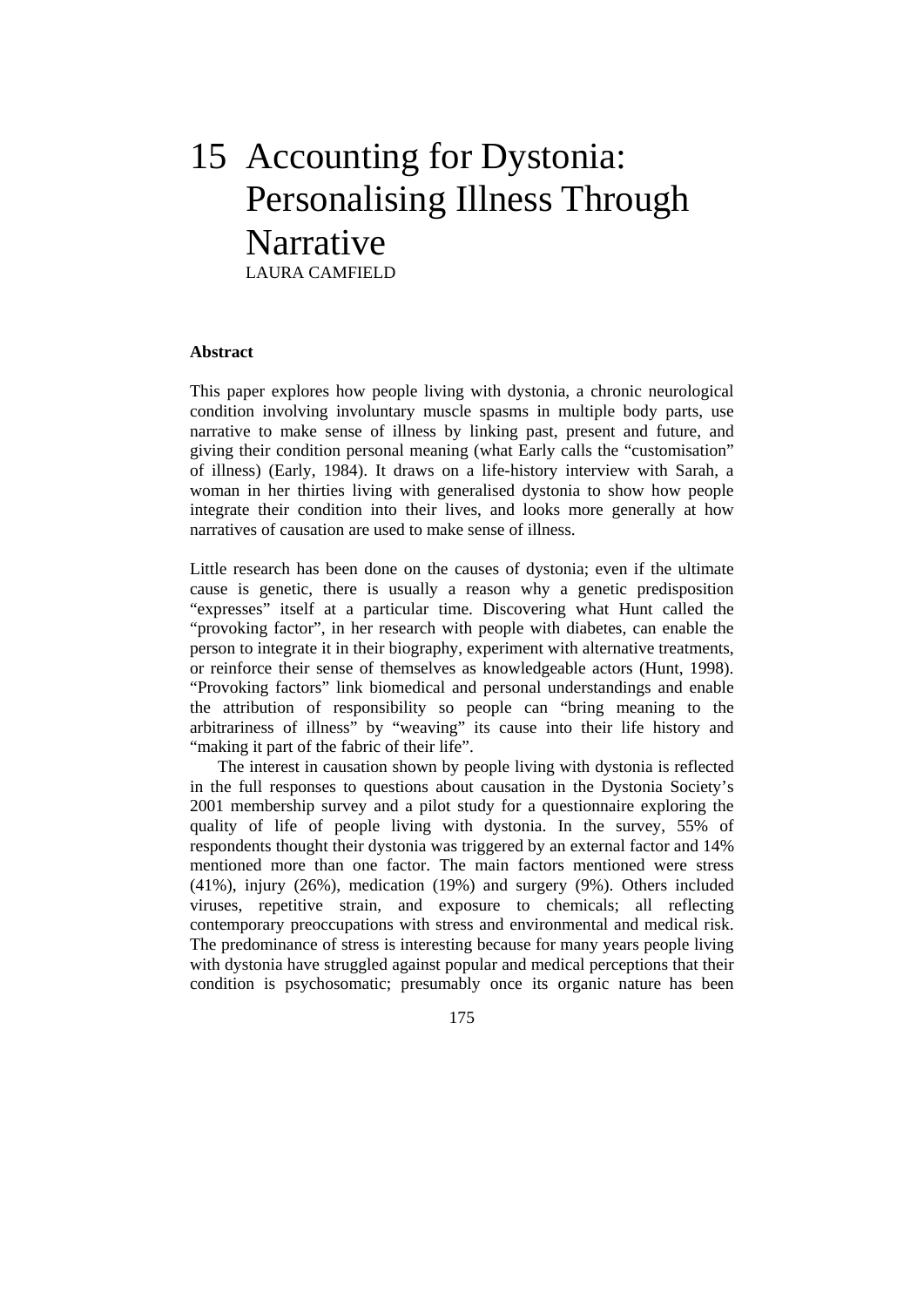acknowledged by a diagnosis they feel more able to acknowledge the complexity of its causation.

*\_\_\_\_\_\_\_\_\_\_\_\_\_\_\_\_\_\_\_\_\_\_\_\_\_\_\_\_\_\_\_\_\_\_\_\_\_\_\_\_\_\_\_\_\_\_\_\_\_\_\_\_\_\_\_\_\_\_\_\_\_\_\_\_\_\_\_\_\_* 

 Even where only one factor was specified, it was possible to read others beneath it; for example, where "medication" was taken after the death of the respondent's husband, or "accident" occurred after a lapse in concentration due to the repetitive nature of the respondent's job. Despite the space restrictions respondents produced powerful and complex narratives that embedded dystonia in their life histories. In fact, much of their power derived from their terseness and omissions which let the events speak for themselves, something Skultans observed of her narratives from Latvia (Skultans, 1998). For example, one respondent simply recorded "blue baby/fractured skull/ bombed out/injured spine" and another noted the "year of stress and no laughter" that followed her parents' death aged 16. The accounts used medical vocabulary ("retinal blood clot to the r eye", "myoclonal from sunstroke as a baby") but wove in personal elements, often including a critique of the treating doctor. The onset was usually attributed to external factors (stress, illness, family or work problems, or childhood events) rather than personal weakness.

 The majority of respondents to the pilot study for the questionnaire also identified external triggers and had sufficient space to produce detailed and dense narratives that functioned as moral accounts, as they argued persuasively that the respondent had a right to have dystonia and that if you had been through those experiences, you would have it too. For example, one man recalled the death of his sister (aged 20), redundancy after "26 years of being in continuous service", two car accidents, the lengthy illness and death of his father, and, almost as an afterthought "repossession of my house in 1991". Another attributed his condition to his persecution by his colleagues after he "broke ranks to report a senior police officer for malpractice and an unhealthy association with a millionaire businessman", culminating in early retirement "due to stress and injury" when he was "tripped deliberately in a running race".

 According to Frank, this is an example of how "in the absence of a comprehensive medical explanation, individuals weave together disparate strands from personal experience to give coherence and meaning to their condition" and "claim the capacity for living uniquely - seizing the point of one's life - with illness" (Frank, 1998).

 Many illness stories from people living with dystonia use ideas about causation to account for and master dystonia. For example, Sarah, whose story I explore in greater detail in the second part of the paper, attributed it to a back injury while working as a nurse for exploitative employers. The biomedical explanation of "a chemical imbalance in the basal ganglia" may not provide satisfaction or resolution as it ignores the "Why me?" "Why now?" questions that are an important part of making sense of illness.

 Having outlined the importance of theories of causation in the narratives of people living with dystonia, I will now look at the process of integration in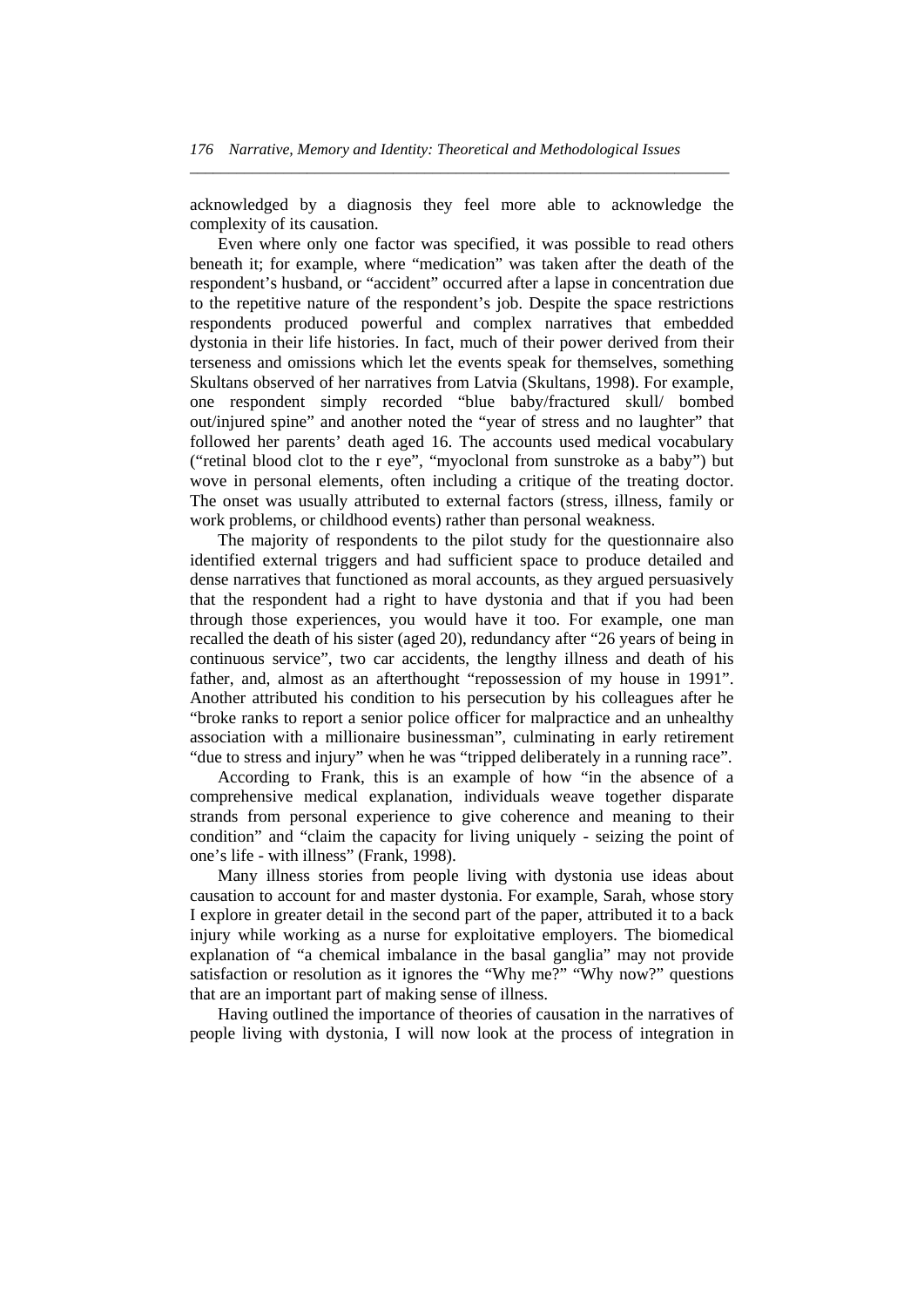more detail using extracts from a life-history interview with Sarah, an exgeriatric nurse in her thirties who was diagnosed with generalised dystonia in 1997. Sarah has a flat in sheltered accommodation, which has been adapted to her wheelchair, and receives the top rate of Disability Living Allowance to employ four carers. The story she told me during the interview explored her fear of deterioration and its effect on self-preserving activities like her craftwork, and how her relationships with doctors and the social services were characterised by mutual distrust. She linked her dystonia to her childhood and working life and attempted to capture and control it through vivid and precise description (n.b. dystonia, in addition to being fairly rare and under diagnosed, is a very diverse and variable condition).

*\_\_\_\_\_\_\_\_\_\_\_\_\_\_\_\_\_\_\_\_\_\_\_\_\_\_\_\_\_\_\_\_\_\_\_\_\_\_\_\_\_\_\_\_\_\_\_\_\_\_\_\_\_\_\_\_\_\_\_\_\_\_\_\_\_\_\_\_\_\_* 

 Sarah told me that during the last two months she had noticed a change in her dystonia as the spasms in her hand have now spread to the whole of her right side and her hand "balls", "spreads", and "claws".

How can I think of a sensible way of putting it without sounding really strange? It's like something in a film where someone is trying to cling on to something while being frozen in a block of ice. It's like someone getting an electric shock as my fingers stiffen in different directions.

She showed me how her right foot rotates and inverts and left leg "spasms" up to the knee, "it pulls up and down, a bit like I was rowing". Before she began using Baclofen (a common antispasmodic) her spasms were very violent, "I was like an American jumping bean". She describes her oromandibular dystonia, which affects her mouth and jaw as "a yawn" or "a tic", accompanied by blinking. Last night she "tossed and turned" until 2 am as the grinding of her jaw caused her other muscles to go into spasm, "I tried to glue my jaw with a carrot rather than chomping at my cheeks".

 She told me she has been prescribed a gum shield but doesn't want to wear it as she doesn't like things in her mouth or near her face, recalling how during an asthma attack her ex-husband put a pillow over her face for a "joke". Her jaw sometimes locks when she speaks which she said made her sound "like a scratched record"; "I have to wait until the needle has jumped over the scratch before I can continue the sentence".

 Sarah explains her dystonia by situating it in a history of personal and work-related stress, for example, having dreadful migraines as a child ("I would come home from school, throw my bag in a corner, flop out on the kitchen floor and my mother would put a blanket over me and leave me there to sleep it off"). She also attributes her early clumsiness to her dystonia ("different pockets of things happen and fit into place and I think 'I've been here before'"), which she uses as an explanatory device to make a coherent narrative from diverse and traumatic memories. Sarah finds not being believed particularly painful as "when I was a child, no-one would believe me". This sense of predestination is shared by people with Temporomandibular joint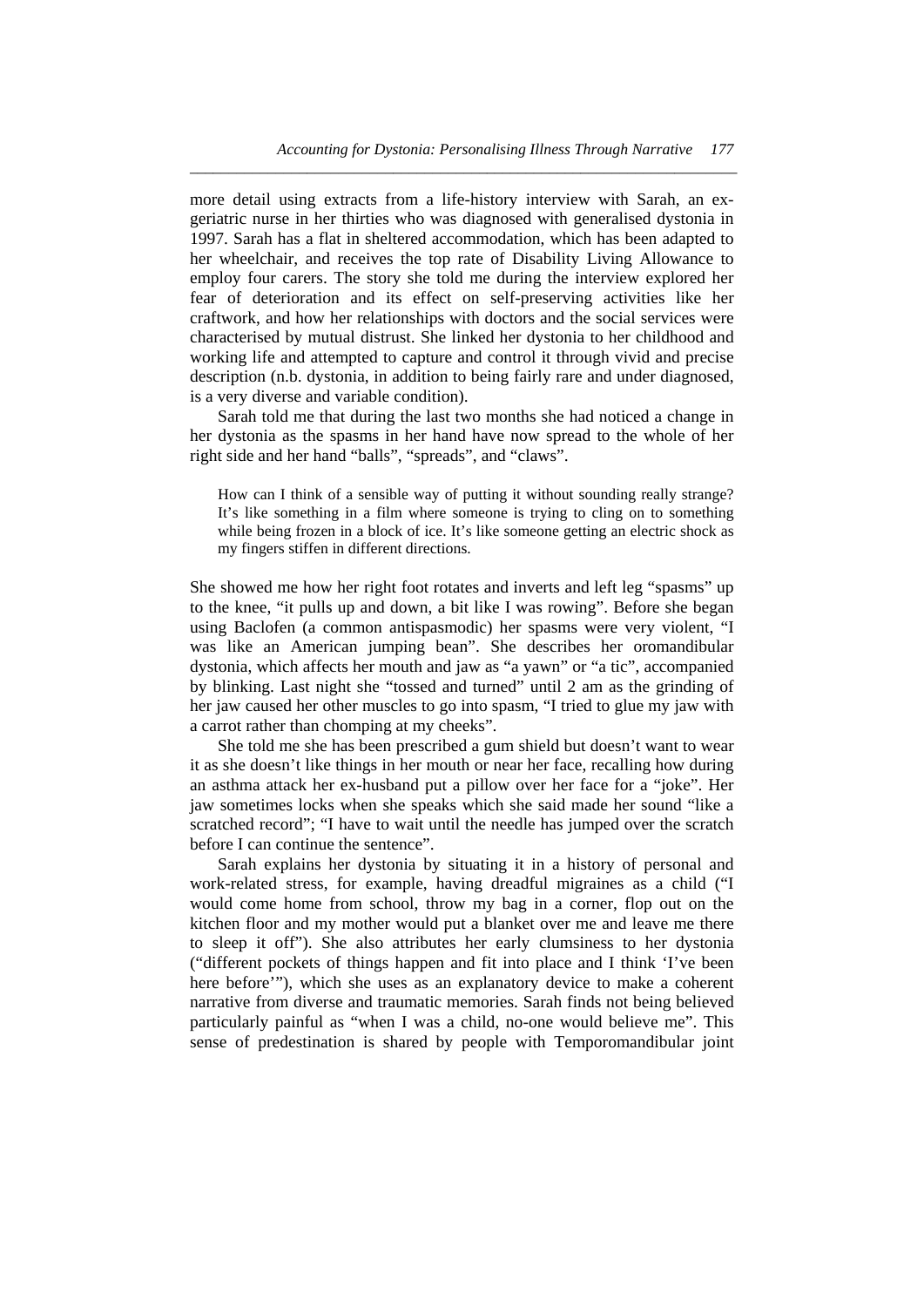syndrome (a similarly borderline condition); in Garro's study one person described herself as 'a walking time bomb for TMJ' (Garro, 1994).

*\_\_\_\_\_\_\_\_\_\_\_\_\_\_\_\_\_\_\_\_\_\_\_\_\_\_\_\_\_\_\_\_\_\_\_\_\_\_\_\_\_\_\_\_\_\_\_\_\_\_\_\_\_\_\_\_\_\_\_\_\_\_\_\_\_\_\_\_\_* 

 Despite her blurred vision (a side-effect of another anti-spasmodic) she can still read but finds writing difficult as it involves hand-to-eye coordination, which often brings on a spasm, "I can only write a shopping list three lines at a time, taking regular breaks". She worries about future deterioration in case it means the end of her "craftwork", which is a "life saver" - this is reminiscent of Cassell's definition of "suffering" which occurs when a person can no longer participate in self-defining activities (Cassell, 1982).

My *normal* spasms are familiar and I can accept them. I've never been a person to sit and do nothing, even when watching the television I would be crocheting. I don't sit back and dwell on it - I'm a pushy person to myself. I try to be too independent - I say, 'sod it body, I want to this and I'm doing it'. I haven't got the time to be bitter. I've been dealt that hand.

 Sarah believes her dystonia was triggered by an injury to her back while working as a nurse for elderly people with mental health problems.

The home was on four levels and there were no hoists, so if someone wanted to go down for dinner, three people would carry them up and down the stairs in an ambulance chair. People often wanted to return after the first course and they could be obese or have psychological problems that made them struggle as they moved. We were always short staffed. It all adds up, eventually your body says 'enough, I'm going to rebel'.

 Sarah experiences her dystonia as directly produced by the conditions of her life - the cumulative effect of years of stress and exploitation. Her interpretation has persisted, even though many fade into the background once a diagnosis is obtained, particularly if the person obtains relief from conventional medicine. For example, Thomas, a man with dystonia of the neck writing in the Dystonia Society newsletter, advises "selectivity in choosing help" as "it is of little help spending a fortune rummaging around with such notions as the Oedipus complex to explain one's condition when true causation lies in a chemical imbalance in the basal ganglia". Other theories remain to organise the experience of illness and guide action. Beatrice's allergic response to 55 of the 58 common substances she was tested with prompted her to create a "controlled [home] environment" with "no carpet, no wall paper, filtered air and water and no cleaning chemicals". Regretfully, this ideal of purity and control is occasionally disrupted by visitors "because of the chemicals that are still hanging around their persons from the environment outside".

 This interest in causation has been observed in other chronic conditions (for example, multiple sclerosis) where medical uncertainty about cause or aetiology provides space for alternative explanations. According to Robinson,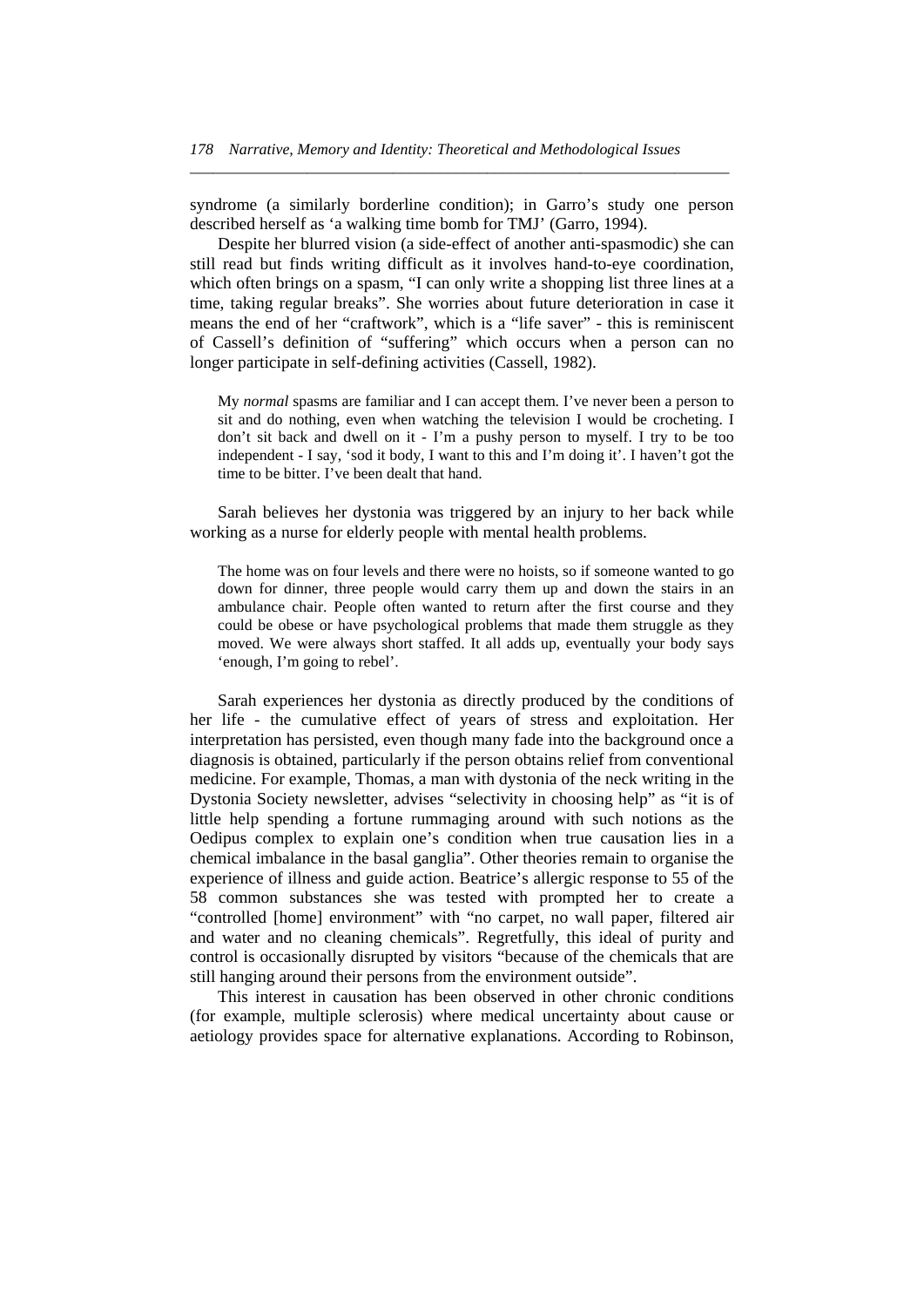"the problematic initial search for a diagnosis through the formal health care system, the often contentious and transient relationships with medical staff, and the frequently continuous experimentation with a wide range of medically unorthodox therapies are a corollary of personal attempts to create or maintain a progressive narrative of life in the face of the disease" (Robinson, 1990). For example, Paula makes discovering why she has dystonia central to a review of the effects of her life on her body, deciding "if only I could discover why I had this disease I would be able to put it right". She attributes her condition to three "sets of reasons": "physical defects or damage I have collected in the course of my life" (for example, "a nervous tick in my right hand when I was young" and "lower back pain after a pregnancy"), "mental, centring around stress", and "age". Paula likens her body to "an aging house with a lot of weaknesses in its fabric" which has experienced "collapse and major damage" after "a sudden shock or continuous stress".

*\_\_\_\_\_\_\_\_\_\_\_\_\_\_\_\_\_\_\_\_\_\_\_\_\_\_\_\_\_\_\_\_\_\_\_\_\_\_\_\_\_\_\_\_\_\_\_\_\_\_\_\_\_\_\_\_\_\_\_\_\_\_\_\_\_\_\_\_\_\_* 

 According to Williams, a similar process occurs among people with rheumatoid arthritis who reconstruct the past through narrative to create an impression of continuity and purpose (Williams, 1984). Hunt has also observed this among people with cancer and their doctors who "deny the arbitrariness of suffering by associating it with antecedent events and thereby sustain the idea that the world is essentially orderly and controllable" (Hunt, 1999).

 These are examples of an illness narrative functioning as a new "map" (or "guide to living") that counters the "biographical disruption" of illness, which may have turned the person into a "narrative wreck". By constructing a narrative they become the editor of their life and assume responsibility for it; which can be an almost political act if the alternatives are to write or be written upon. Although Frank fears that encouraging "confessions" of illness may be "panopticism in benign disguise" or what the Foucauldian medical sociologist Armstrong would call "pastoral power" I believe that the problem for most people living with dystonia is not that their stories are recorded and used against them, but that (aside from the Dystonia Society newsletter) there is no discursive space in which those stories could be heard (Frank, 1998; Armstrong, 1995). Frank later notes the irony that "first-person stories are told to express what cannot be expressed in the clinic where people ostensibly go to talk about illness" as "the point of medical history taking is not to provide the person with a hearing of his or her suffering". Stories can become what Foucault calls a "technology of the self" where power operates by convincing people to transform themselves using practices like diet and therapy. According to Crossley (1999), relating the stories then becomes a "moral imperative" and "involves a profound assumption of personal responsibility", including a willingness to "re-shape that self story if the wrong self is being shaped". Crossley's analyses of "healing" stories from sexual abuse survivors and HIV-positive men question whether they are "empowering" as they could lead to "narcissistic withdrawal". But these stories can also be "care of the self"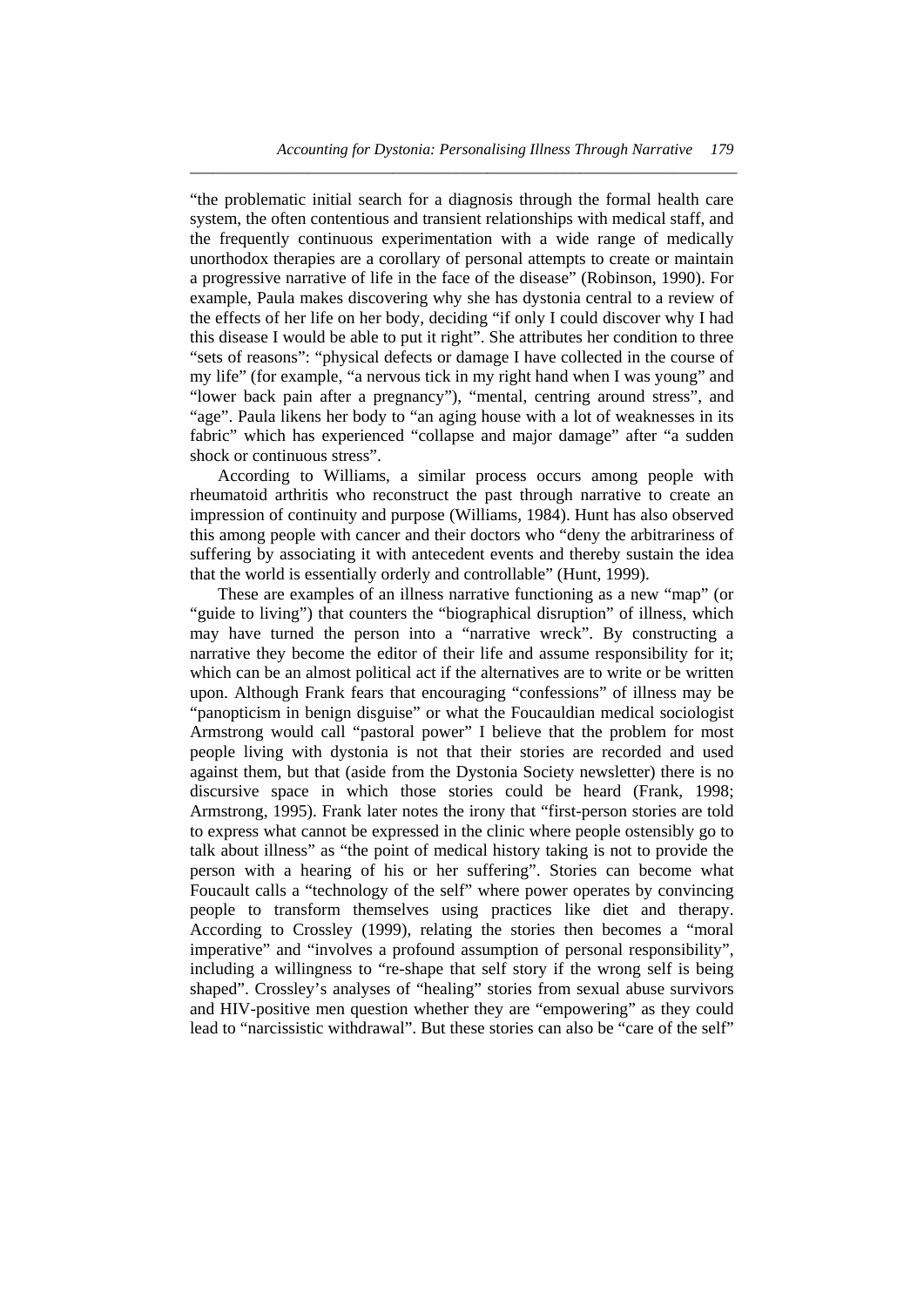if they involve "reclaiming a voice that bodily trauma and institutional treatment have caused to be silenced". Self-actualisation thus becomes a balance between opportunity (care of self) and risk (truth games and power).

*\_\_\_\_\_\_\_\_\_\_\_\_\_\_\_\_\_\_\_\_\_\_\_\_\_\_\_\_\_\_\_\_\_\_\_\_\_\_\_\_\_\_\_\_\_\_\_\_\_\_\_\_\_\_\_\_\_\_\_\_\_\_\_\_\_\_\_\_\_* 

 I believe that a narrative approach to illness is worthwhile because stories are a valuable source of information and understanding, if handled carefully (for example, acknowledging that they are creative interpretations rather than transcriptions of experience and are highly context dependent) and because telling stories can be therapeutic and enhance doctor-patient relationships. I concur with Frank that illness stories offer more than other forms of representation because they "claim a unique way of being ill" against the "standardisation of disease", refer to and develop "we" relationships, and depend on and extend a "shared horizon of moral significance" (Frank, 1998).

### **References**

- Armstrong, D. (1995) The rise of surveillance medicine, *Soc Health Ill*, 17 (3), pp.393-440.
- Cassell, E.J. (1982) The nature of suffering and the goals of medicine, *N Engl J Med*, 30, pp.639-45.
- Crossley, M.L. (1999) Stories of illness and trauma survival: liberation or repression? *Soc Sci Med*, 48 (11), pp.1685-1695.
- Early, E.A. (1984) The logic of wellbeing. Therapeutic narratives in Cairo, Egypt, *Soc Sci Med*, 19 (6), pp.1491-1497.
- Frank, A. (1998) Stories of illness as care of the self: a Foucauldian dialogue, *Health*, 2 (3), pp.329-348.
- Garro, L.C. (1994) Narrative representations for chronic illness experience: cultural models of illness, mind and body in stories concerning the temporomandibular joint (TMJ), *Soc Sci Med*, 38, pp.775-788.
- Hunt, L.M, Valenzuela, M.A. and Pugh, J.A. (1998) ¿Porque me tocó a mi?: Mexican American diabetes patients' causal stories and their relationship to treatment behaviours, *Soc Sci Med*, 46(8), pp.959-969.
- Hunt, L.M. (1998) Moral Reasoning and the Meaning of Cancer: Causal Explanations of Oncologists and Patients in Southern Mexico, *Med Anth Quart.*, 12 (3), pp.298-318.
- Robinson, I. (1990) Personal narratives, social careers and medical courses: analysing life trajectories in autobiographies of people with multiple sclerosis, *Soc Sci Med*, 30, pp.1173-1186.
- Skultans, V. (1998) *The testimony of lives. Narration and memory in post-Soviet Latvia*, New York, Routledge.
- Williams, G. (1984) The genesis of chronic illness: narrative reconstruction, *Soc Health Ill*, 6 (2), pp.175-200.